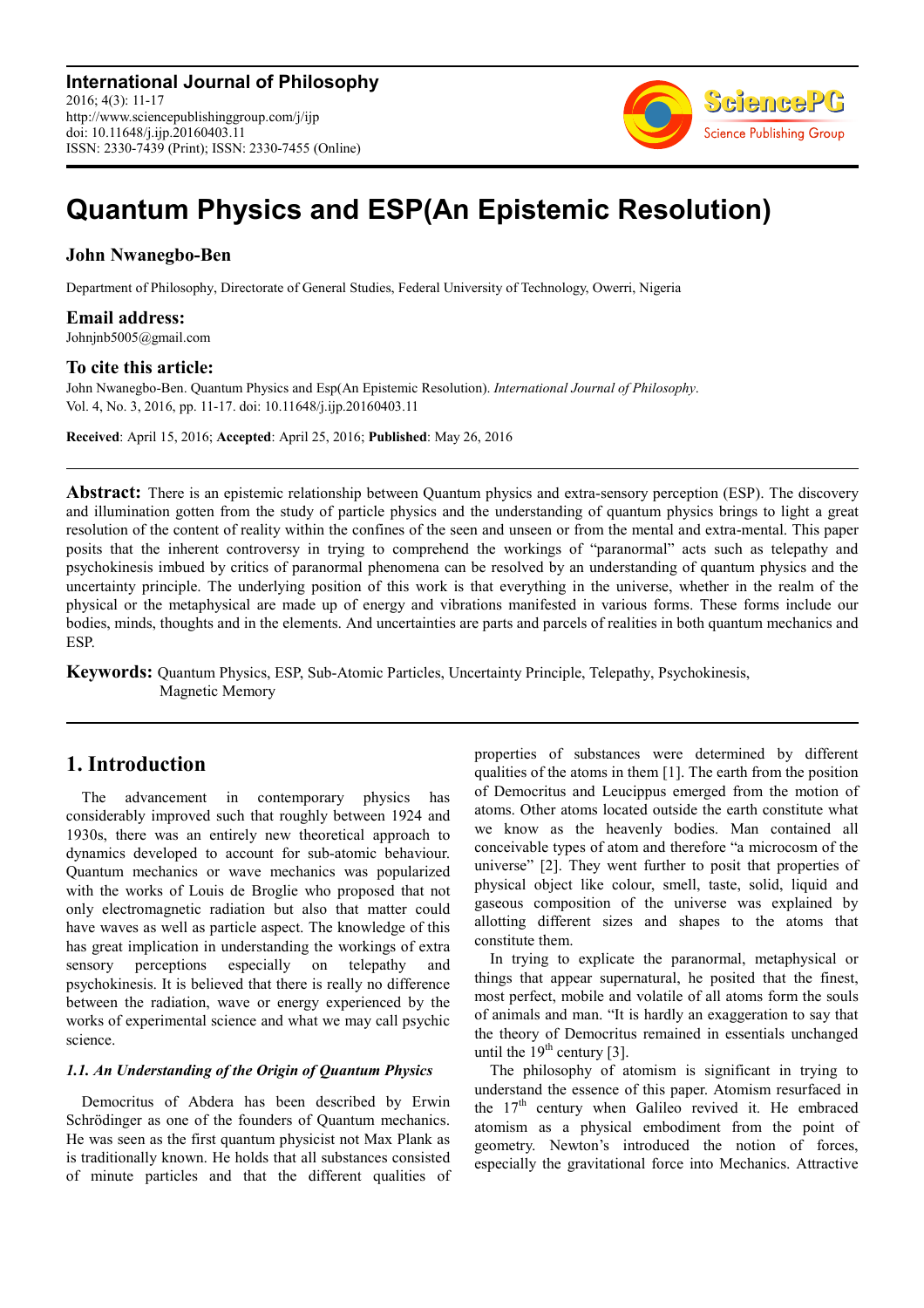forces between the atoms were new ideas and very helpful in understanding how solid and liquid hold together and how new compounds are formed from simpler ones. Robert Boyle promoted the idea that there are different types of atoms known as elements and that matter consists of particles of corpuscles in motion. After John Dalton who posits that atoms can neither be created nor destroyed, J. J. Thomson's research led to the discovery of the negatively charged electrons and the first idea of the structure of these indivisible atoms. With Ernest Rutherford's research it showed that some of the atoms consists of a closely packed core of positive charge particles known as the nucleus at the centre and surrounded by negatively charged electrons. He also observed that the energy associated with radioactive atoms is enormous. With prophetic insight Rutherford wrote in 1903 "There is no reason to assume that this enormous store of energy is possessed by radio elements alone. It seems probable that atomic energy in general is of a similar high order of magnitude [4].

Albert Einstein in the same model in the early part of the  $20<sup>th</sup>$  century gave a new conception of the atom in his quantum theory, thus denying the indestructibility of atom. Quantum theory has its major origin in the works of Max Planck, a theoretical physicist. He undertook an experiment in heat radiation and came to the conclusion that atoms never emits energy smoothly and continuously, but only intermittently in definite quantities or pulse. This "Pulse" of energy he calls "Quanta" of energy or photons.

Albert Einstein applied the same idea of Planck's quantum theory in his analysis of the photoelectric effect. It was already known that when light falls on a metal surface it ejects electrons, but this phenomenon cannot be explained by classical philosophers like Democritus. The conclusion is that both light (All electromagnetic radiation) and matter behave either as particles or as waves depending on how we observe them.

#### *1.2. What Quantum Physics Entails*

It may be necessary for us to understand what quantum physics entails, bearing in mind that we are not all physicists. A better understanding would give us the opportunity to juxtapose and demystify some acts of extra sensory perceptions within what we have labeled ordinarily as paranormal acts.

Quantum physics is the study or theory of how, what and why everything that makes up the universe as well as everything in it both within the confines of the seen and unseen are derived. It studies and tries to determine how everything in the cosmos came into being taking cognizance of its origin from the atomic and sub-atomic sphere. It is the study of the building blocks of the universe, an analysis of various forms of experiences and tracing theme back to molecules and energy. In fact quantum physics describes the universe as nothing more than vibrating strings of energy. This idea invariably posits that everything in the universe is made up of energy and vibration. This includes cells in our bodies and in the elements.

### *1.3. The Metaphysics of Quantum Physics*

The idea of quantum physics is laden with metaphysical overtone and if we view issues bordering on the paranormal, we also see that they are metaphysical also because there appears to be no clear explanation of the claimed experiences of issues of ESP such as telepathy, psychokinesis, etc. the claims made by the experts in paranormal studies have been seen as uncertain because it cannot be quantified.

The uncertainty principle is the main theory in the physical science of quantum mechanics that explains the universe at atomic and sub-atomic levels. This principle emanated in order to explain how to measure the location of an electron around a nucleus. Werner Heisenberg in studying the works of Paul Dirac and Jordan discovered a problem with measurement of basic variables in the equations he was trying to solve. His analysis shows that uncertainties or imprecision always turned up if one tried to measure the position and the momentum of a particle at the same time. He concludes that these uncertainties or imprecision in the measurements are not the faults of the experimenter, but fundamental in nature inherent in quantum mechanics. In the eyes of the neophytes of nature and natural laws these uncertainties are supernatural, paranormal or metaphysical. Reasons for this possible conjecture is predicated on the fact that it is believed that natural sciences and its findings are not only empirically justifiable or quantifiable, but can also be predictable. In Quantum physics, the reverse appears to be the case because you cannot easily predict because the results are uncertain.



**The structure of matter** 

In juxtaposing religion, metaphysical experiences and paranormal acts as against empirical sciences, certain distinctive features are proposed. These features are that empirical scientific knowledge is accompanied with facts and their results are said to be certain. However, religion, or paranormal predictions or claims are laden with uncertainties and imprecision. The science of quantum physics exhibit uncertainties like that observed in religious circles. Its results are metaphysical because uncertainties or imprecision in measurements of variables are not the faults of the experimenter, they are beyond the scope of the scientist and cannot be predicted by any method or with any theoretical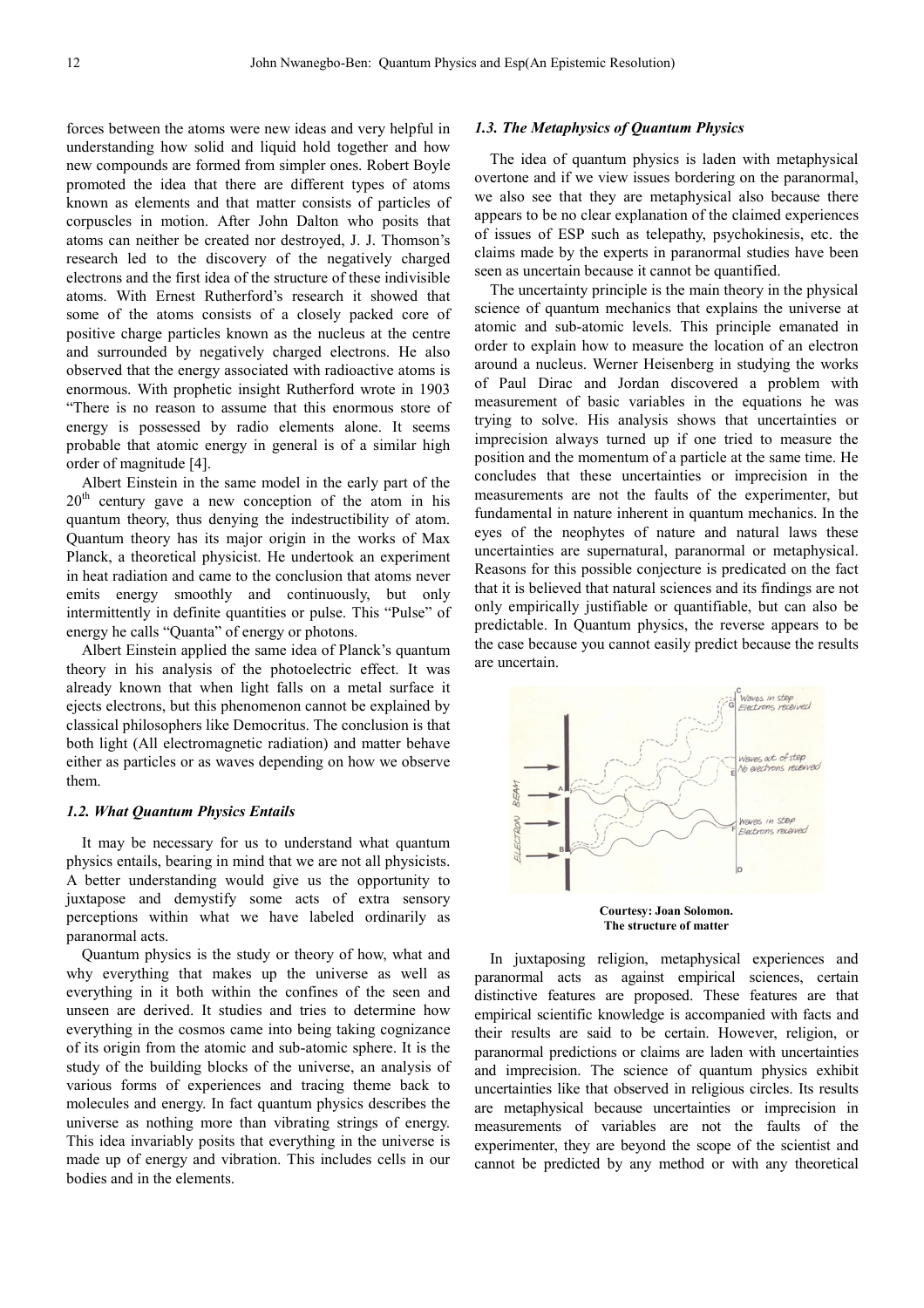precise measurement. According to Paul levy, an enthusiast of the correlation of quantum physics and spirituality "Although Newtonian physics was and still is 'partially correct' from a strictly physical and finite material world view, quantum physics provides a much deeper, profound far more exiting and certainly more empowering understanding as to where all this 'physical stuff' (Matter is derived from" [5].

The uncertainty principle which is a result of quantum theory shows that at a given time it may be possible to measure the position of an electron with a very high degree of accuracy and it is possible to measure its momentum (and hence velocity) with a very high degree of accuracy; but beyond a certain limit, it is not possible to measure both together with a very high degree of accuracy. It is often thought that this result implies a rejection of determinism; that is the principle that every event is fully determined by antecedent causes [6]. The issue bordering on quantum physics appears to be beyond physics or can be said to be metaphysical.

#### *1.4. Extra-Sensory Perception (ESP) and Unknown Laws*

The knowledge of ESP may not be new among especially those who are critics or advocate of paranormal phenomena. However, we must confess that there are possibilities of those who are unenlightened on issues of extra-sensory perception. Our study and examples of ESP shall be limited to telepathy and psychokinesis.

By telepathy we mean the ability to become aware of another person's thought or feelings by means beyond the ordinary senses. The term was first used by an English Essayist and poet Fredric W. H. Myers in 1882, as "the communication of impressions of any kind from one mind to another independent of the recognized channels of sense [7]. Psychokinesis on the other hand is the ability to affect matter through a variety of mental force. Other terms that describe it include "remote mental influence, distant mental influences" or 'mind over matter'. Thus, it can be seen as "… the power of the mind to influence matter directly at a distance without any transfer of physical energy" [8]. Records show that psychokinetic feats have been performed by many individuals, but the force or energy behind it has been unknown.

We most times label extra-sensory perceptions paranormal. But the implication of the word paranormal may be misleading, for there is no reason to suppose that there is anything beyond the normal, in other words, outside the laws of nature about it, it is really normal and healthy people who seem to do best in these feats. According to Rosalind Heywood "The faculty is paranormal only in the sense that its cause is not perceptible to human senses or to their extensions, scientific instruments [9].

Extra sensory perception (ESP) which in general parlance may be called the sixth sense was used by a parapsychologist J. B. Rhine to describe the reception of knowledge or information not gained through the recognized physical senses but the mind. The mind has been described as a stream of consciousness and simply man at the sub-atomic level.

The mind has also been defined as a thinking thing. "As a man *thinketh* so he is". The mind is seen as the energy within man and is sometimes described as the soul. Democritus described the soul as a smote fine and volatile atom. While Aristotle goes on to affirm that the soul is a form or the "actuality of the body" [10]. The laws governing its workings are unknown that is why it falls within the confines of metaphysical discuss.

ESP activities occurs independent of the sense of sight, hearing or other sensory process. Individuals who have extra sensory perception to a high degree are said to be psychic. There is the conception that everybody has ESP; however others think that it is for special individuals with greater abilities. Experiments relating to extra sensory perception as expressed by Rosalind Heywood and from our personal experiences show that "Man is a creature who can make contact with distant events by an unknown process, which does not invoke the use of sign or hearing or touch, taste, smell and which to some extent at least is independent of time. [11].

The issue is that the simple understanding that such a faculty exist could lead to a revolution in thought about the nature of living creatures and their relation to their environment and the universe at large. The important point is that the laws which govern these phenomena are not yet known. The question of great philosophical or psychological interest is why is it not acclaimed a great discovery just like the uncertainly principle or the theory of relativity? The answer may be tied to the method of research which arose out of the debate over the issue of demarcating science from non-science or pseudo science.

#### *1.5. Dynamics of the Universe and Magnetic Memories*

The illumination gained through quantum physics exposes us to an understanding of what the extra-sensory perception might look like. This knowledge draws our interest to the conviction that the large scale structure and dynamics of the universe are intimately bound up with life on earth and the structure of atoms.

The Copenhagen interpretation of the issue of quantum physics reveals that energy is wave and at other experiment or interpretation of it, other probabilities occur. It shows that the thought and perceptions of the scientist doing the observation or experiment determined which one that manifest, either waves or particles. This implies that the subatomic particles (waves) being studied by the researcher respond to as particles (matter) based on the individual thought of the scientist who was studying it. By implication, the mode of thought or belief of the scientist or his perceptions determines the result of the research.

The belief by most scientists that life on earth started with a single organism is predicated on the conception that we all have genetic connections of different degrees through this single organism. This may be likened to the monads of Leibnitz. The Greek word Monad means "Unity". Everything is made up of infinite number of monads. He however, denied the reality of matter. One monad always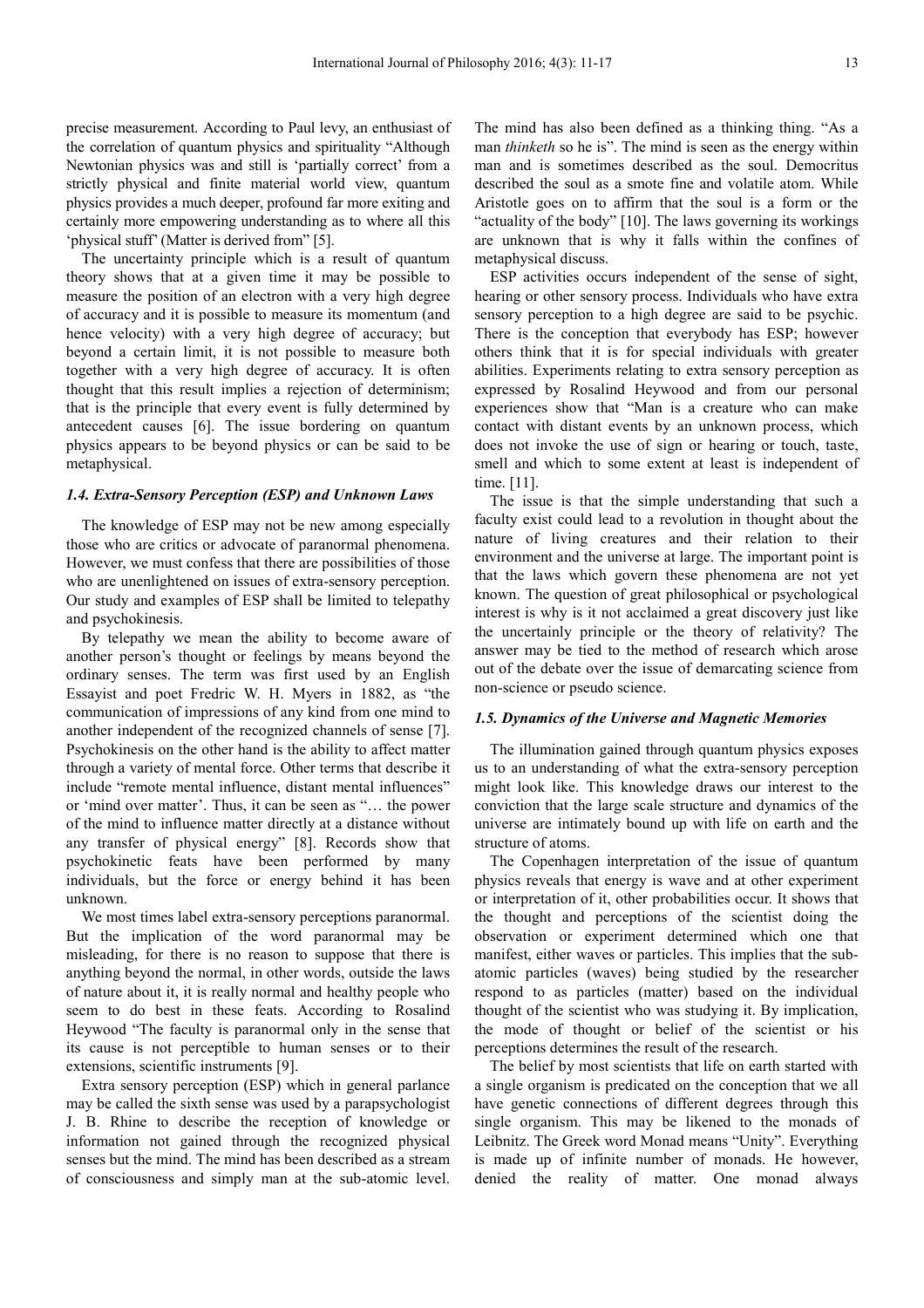predominates. In the case of human beings the dominant monad is mind. There must be some relation between all the monads which make up the universe [12]. Man has genetic link with one another like a telephone exchange and this is possible because of what we have come to understand as magnetic memory from one person to the other. By this, we opined that all human life share a common branch point, this branch point is a long way in the past.

Magnetic Memory is the memory and link due to the storage of data on a magnetized medium. It could be through genetics and wave properties of matter and mind. This medium is conjectured as responsible for the interconnectedness of things in the universe.

The interconnectedness of man through magnetic memories may account for the possibility of telepathy, psychokinesis and other psychic phenomena. This is because our thought and being can be transmuted as particles of matter or in form of wave.

Quantum physics and the theory of magnetic memories express that the whole of the universe or the entire cosmos is one, which is energy. Our physical body and thought forms are simply energies from different levels.

#### *1.6. Magnetic Memories and ESP*

In this segment we hope to identify experiences observed in ESP and see its correlation to magnetic memories. Our interest in given examples of some of these extra sensory perceptions are due to the fact that we at various points in our lives have direct experiences of these phenomena. The illumination given by our knowledge of particle physics only helps us to understand why the assumed paranormal should be seen as normal or the perceived supernatural as natural.

The science of telepathy and psychokinesis as a case study is perceived to be possible due to the activity of magnetic memory. This magnetic memory is responsible for the interconnectedness of thought waves or particles.

There are multiple of cases of interconnectedness between men that makes it possible for us to believe that telepathic and psychokinetic rapour is a fact. For example, twins having some type of pain together, giving birth together or dying together. There was a special issue published in an Australian Magazine – Truth, as recounted by Percy Seymour "… twin sisters Helen and Peg, one night three quarters of an hour before midnight, Peg was killed in a car crash when the steering wheel penetrated her chest. At the same time Helen woke up screaming saying, she has a severe pain in her chest, on her way to the hospital, she died in the ambulance" [13]. This shows that there is interconnectedness between Helen and Peg despite their distance from one another. There is also a mysterious synchronism between twins that justify interconnectedness due to magnetic memory. A particular example recorded by Seymour is between identical twins. It occurred at 4.35 am on a Saturday in July 1948. At this time, Alice Lamba was reading in the palour of her home in Springfield, Illinois, U.S.A. when she suddenly felt a jolt on the left side of her body. This was followed by a feeling of shock and sharp stabbing pain in her side. She ten seems to be

knocked off her chair by some unseen force and just before fainting, she said "Something has happened to Dianne" At that very instant, seventy miles away, Dianne her twin was travelling on a train that had just been derailed, and she had been thrown across the carriage. When she woke up in hospital<sub>,</sub> it was to find that she had suffered severe concussion and had fractured two ribs. Alice also complained of pains in her side, and when she was x-rayed it turned out that she had fractures just like her sister at the same two ribs [14].

The author most times had telepathic experiences that amazed his friends, this occurs when he reveals the thoughts of these friends during conversations. They sometimes shiver and ask if he was a prophet. What actually took place was transference of thought waves or radiation from their minds to his mind because they were naturally interconnected and his mind was receptive.

Many twins have telepathic link just as some individuals that are highly telepathic. There are many examples within our traditional communities that justify the issues of extrasensory activities. What we wish to stress is that these activities are as natural as the laws in physics.

Current research hypothesizes that every part of the bodymental, physical and emotional forms a continuous interconnected bio-energetic communication network. Like the uncertainty principle which we observe has reflected the preconceived idea of the scientists during experiment or research, health and ill health appear to reflect the mind set of individuals. There was a case recounted by J. O. Mume, a woman who gave birth to a male child and became mentally deranged. In addition to her mental problem were malaria fever, cold and headache. During medication on these symptoms, her constant complain was "I have a snake going up and down in my stomach trying to take my life". She wept and asked her doctor, "Doctor, can you remove this snake from my belly?"

The doctor being conscious of the inherent powers of the mind in relation to belief and how it affects matter had to exploit his knowledge of psychology. He sent one of his assistants to get a snake dead or alive, this was done. He gave the patient herbal emetic to induce vomit. While she vomited, he smeared pepper into her eyes in order to blindfold her from observing his tricks. At this instance, he brought out the dead snake he concealed in a bottle and placed it among her vomit and asked her to open her eyes, only for her to see a dead snake in front of her. The doctor in addition, instantly shouted in an unusual voice "your trouble is now over, I have killed the snake that is going up and down in your stomach, and I have made you to vomit it [15].

With this technique, the woman's insanity disappeared and she was happy as she pointed at the snake telling her husband "I told you that there was a snake in my body".

The lady was mentally ill because she had a belief that a snake was right inside her. Then she was tricked to believe again that the snake had been killed and she became well and sound. This shows that probably there is a clear interconnectedness between the mental and physical and that words have special effects like sound waves with certain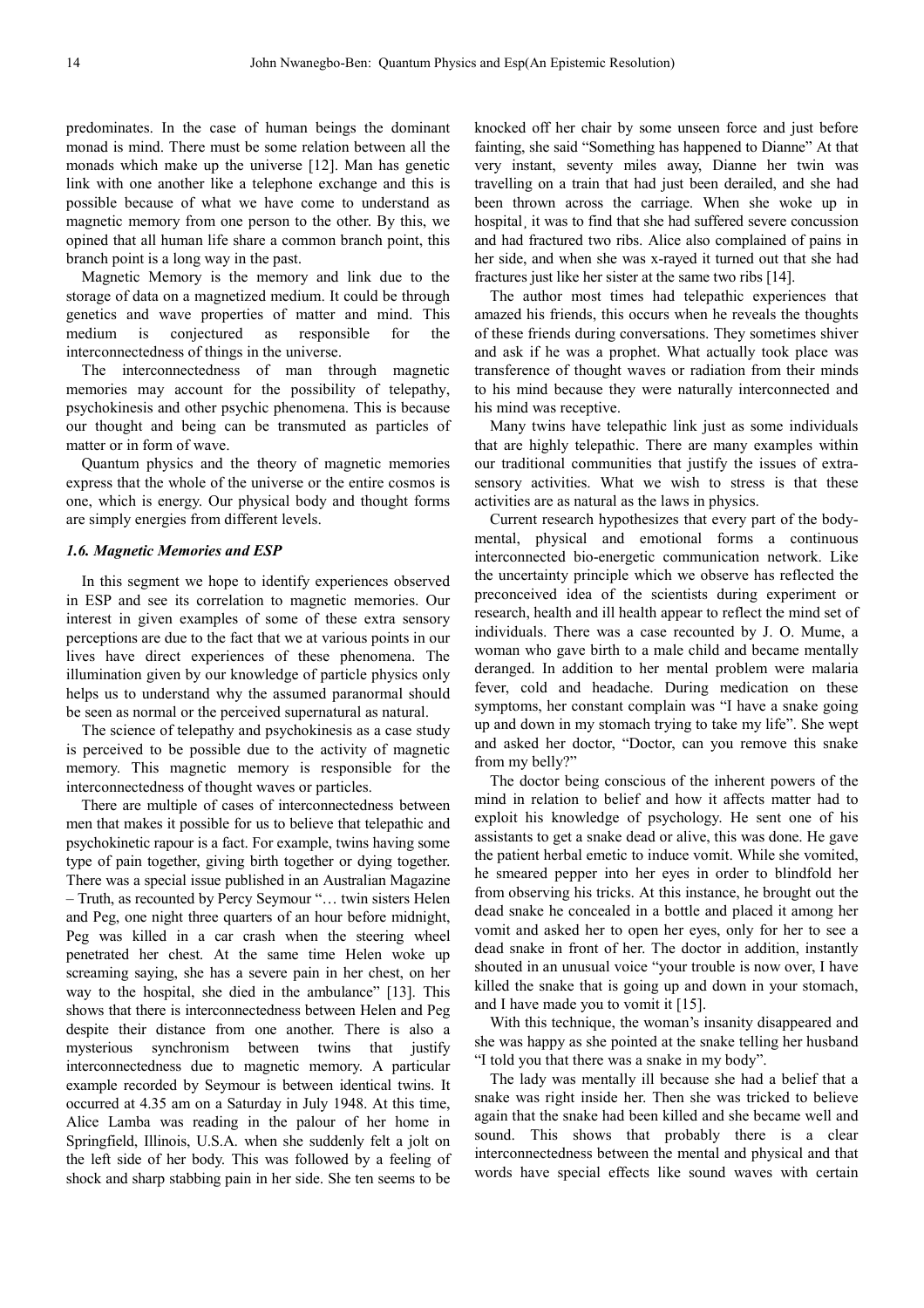vibration that affects the higher dimension of the physical human being.

Mume's experiments may have been successful as a psychological remedy or relief but we do not know if the healing was sustained or mere momentary relief. The question; however is if she gets to know that she was tricked, would she be able to contain the news and remain mentally sound? If not so, then it is the fact that the uncertainty principal and ESP phenomena are controlled by our thoughts.

#### *1.7. Human Intensions & Psychokinesis*

An interesting area of ESP or psychic science is that of psychokinesis. Psychokinesis is the ability to affect matter through the activity of the mind. It is a term used to describe "ability of the mind to influence matter, time, space or energy without the use of any currently known type of physical means" An example of psychokinesis includes distorting or moving an object [16].

Records show that psychokinetic feats have been performed by many individuals, but the force or energy behind it has been unknown. Notable claimants of psychokinetic abilities are Uri Geller, an Israeli, famous for his spoon-bending demonstrations. Nina Kulagina an alleged Soviet psychic of the late 1960s and early 1970s. Another is Felicia Parise, an American Medical Laboratory Technician who allegedly was able to repeatedly demonstrate psychokinetic movement of small objects beginning in the 1970s. In the first reported instance, it was spontaneous and then with practice by intense conscious intention she said, her inspiration for making the attempt was in viewing the blackand-white films of Nina Kulagina performing similar feat". [17] Another individual who developed this ability by viewing the films of Nina was Allan Vinogradovo of the Soviet Union who is said to have been tested successfully under controlled laboratory experiment.

Number of researchers has conducted studies to determine whether mere human intention could affect the movement of moving object or affect matter directly. The author has watched with amazement unequal legs of a young lady due to a strange ailment and a man's left hand shorten by an accident all brought and made equal by an intense conscious intension of a great healer in Warri, Nigeria on the  $4<sup>th</sup>$  of March, 2016. Within few hours of the last feat, the same healer, with intense conscious intention was able to reverse positively a police officer's tongue protruded out of his mouth for two years without solution.

Extensive research has been conducted by John Hasted at the University of London's Birkbeck College. He hypothesized that an unknown form of conduction of electrical charge from the subjects bodies through the atmosphere to the sensors of his equipment [18] Other experiments to this are that conscious intention can influence the growth and movement of biological studies. This was conducted by Dr. Carol B. Mash in which bacterial growth was psychokinetically accelerated and retarded according to the intentions of random selected college students.

These researches raise many questions regarding the

nature of energy or powers involved that appears to transcend experimental scientific explanation. Another penitent question could be, does quantum physics adequately explain ESP?

# **2. Uncertainties in Quantum Physics and ESP**

The question we need to ask is does the knowledge of quantum physics explain issues that involve Extra Sensory Perception? We have through the knowledge of particle physics encountered the notion of the uncertainty principle, a situation where imprecision always turned up if one tried to measure the position and the momentum of a particle at the same time. The conclusion made was that uncertainties and imprecision in the measurements are not the faults of the experimenter, but fundamental in nature inherent in quantum mechanics.

How does this relate to ESP? The results of Extra-Sensory Perception are uncertain bearing in mind its method. The similarity within the understanding of quantum mechanics, the uncertainty principle with extra-sensory perception cannot be farfetched. The reason is that uncertainties border on each experiment. The researchers may not accurately determine inductively that today's results would be as accurate as that of yesterday because imprecision always turned up. Research by John Hasted on ESP at the University of London's Birbeck College hypothesized that an unknown form of conduction of electrical charge was observed through the atmosphere from the bodies of the subject. The statement "unknown form of conduction" indicates similarity with uncertainty in procedures and results.

Albert Einstein's  $E=Mc^2$  proved that all things broken down to their most basic form consist of the same stuff. What is this stuff-Pure energy? Energy makes up all things. Without a basic understanding of quantum physics, we may think that there are different energies such as energy that powers our homes, which make us move about, fuels our cars.

The cosmos from the foregoing is just a form of universal interconnected energy which obeys the science of physics based on the principles of everything is energy. And energy follows thought as expressed in the uncertainty principle and extra sensory perception and that whatever man focuses on, he gets more of it. Our thoughts and feelings whether in the process of research or not send out magnetic field, and universal energy matches our alteration by giving us more of the same resonant energy. Just as the sub atomic particles took whatever form the scientist studying them, expected them to take based on their thoughts, events, conditions and circumstances that make up our reality take shape as we expect and believe they will. Intense conscious intention observed in faith healing and psychokinesisis is an expressions of energy in motion from one form to the other.

Quantum Physics tells us that it is the act of observing an object (events, conditions and circumstances) that causes it to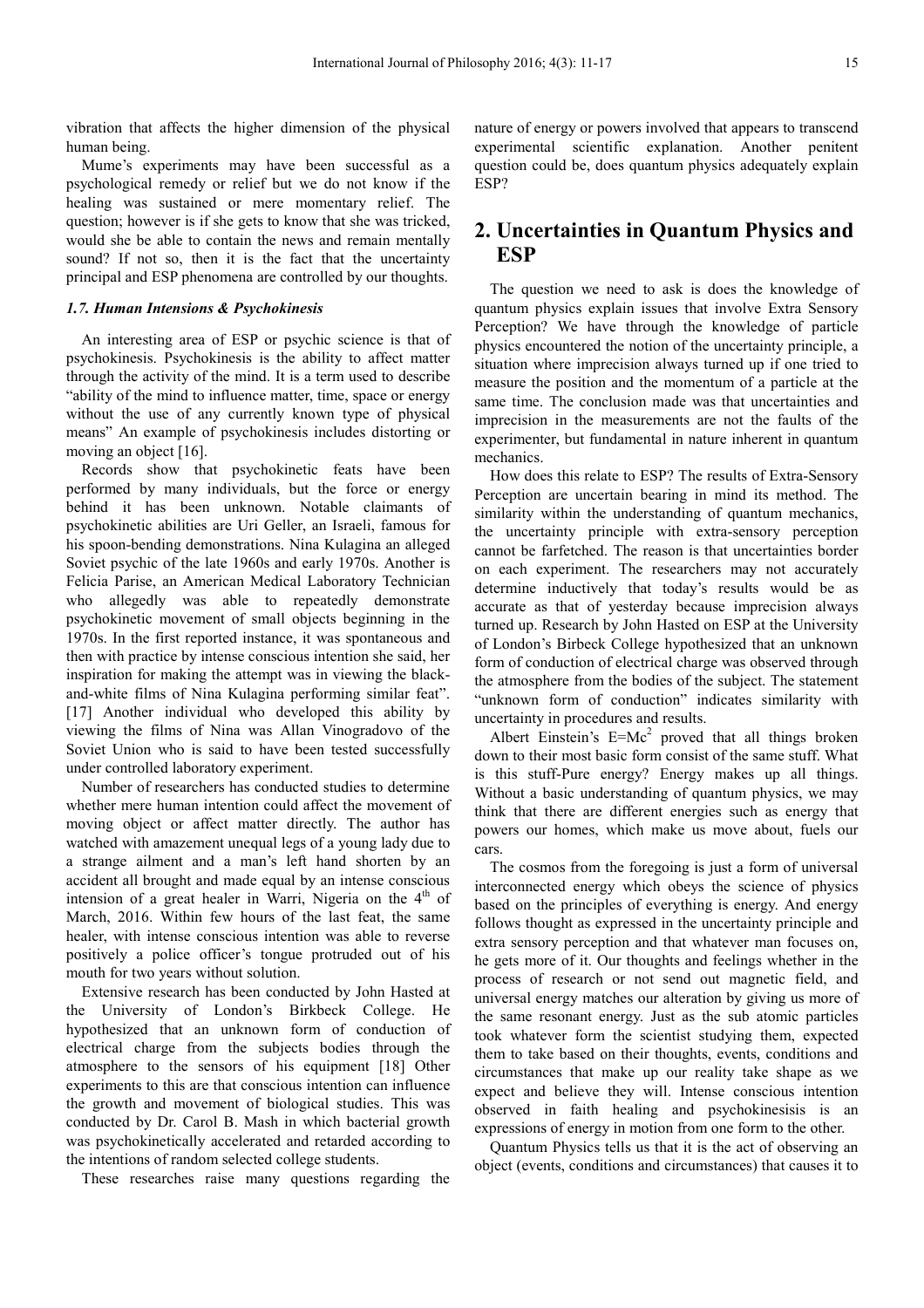be there and the outcome is based only on how we observe it.

Quantum physics appears to reconcile science and religion. It tends to say "*As a man thinketh, so is he*". If our thoughts can be telepathically transferred and psychokinetically move an object by intention, it implies that if we think negatively or have negative belief system about ourselves, we will manifest illness in our bodies. Thus, thought is energy. As we "believe so shall we receive. Within the religious parlance, we can say "Faith (positive thought energy) is the substance of things hoped for, the evidence of things not seen". Whatsoever ye desire when ye pray (thought in motion) believed that ye receive and it shall be given to you". If we can conceive and believe in the materialization of our hopes dreams and desires, they already exist as a wave in the quantum field (which is infinite in nature) as a probability of existence only awaiting you to make them real.

# **3. Conclusion**

This research concludes, bearing in mind that our knowledge of Quantum Physics and uncertainty principle exposes that Extra-Sensory Perception (ESP) are due to natural laws expressed in better terms as the universe vibrating in strings of energy. That an understanding of this, will position us to know that our thoughts are not only energy, but exist as a wave in the quantum field as a probability of existence that can be controlled or channeled to accomplish a desire in the universe. It posits that the cosmos is a universal interconnected energy which obeys the law of physics and made earlier by inherent magnetic memories in the universe.

This paper does not classify ESP phenomena as religious experiences with the conception that our belief might be replicated as it is backed by faith, but that the content of religious faith and belief expresses the theory of quantum physics and uncertainty principle. Our study here sees ESP as the melting point of science and religion.

# **References**

- V. Smilga, In the Search for Beauty. Moscow: Mir Publishers. 1970. Pp. 19-20.
- [2] Stephen F. Mason A history of Science. New York: Collier Books. 1970. Pp. 33-34.
- [3] W. K. C. Guthrie The Greek Philosophers: from Thales to Aristotle. London: Methuen &Company Ltd. 1976. P. 57.
- [4] Joan Solomon. The Structure of Matter. England: David & Charles. 1973. P. 97.
- [5] Paul Levy, Quantum Physics. www.awakeninthedream.com /quantum-physics-the. Retrieved Now 2015
- [6] Thomas Meitner (ed) The Penguin Dictionary of Philosophy. London: Penguin Books. 2000. P. 578.
- [7] W. A. Redmond Telepathy. Microsoft Student. DVD Microsoft Co-operation, 2008.
- [8] Rosalind Heywood. Beyond the Preach of Sense: An Inquiry into Extra Sensory Perception. New York: E. P. Dutton and Company, Inc. 1974. P. 162.
- [9] Ibid, P. 15.
- [10] Aristotle, On the Soul, Book 2. 412. a 15-28.
- [11] Rosalind Heywood. Opcit P. 10
- [12] Samuel Enoch Stumpf. Philosophy: History &Problems. New York: Mc Graw-Hill Inc. 1989. P. 256.
- [13] Percy Seymour. The Paranormal: Beyond Sensory Science. London: Arkana Penguin Books. 1992. P. 132.
- [14] Ibid. p. 130
- [15] J. O. Mume "How I Acquired the knowledge of traditional medicine" in Traditional Healing: New Science or New Colonialism (Essay in critique of medical Anthropology). Philip Singer (ed) London: Couch Magazine Ltd. 1977. Pp. 153-156.
- [16] Farlex Partner, Medical Dictionary: Psychakinesis. http//medical-dictionary. The free dictionary. copsychokinesis. Retrieved July 16, 2014.
- [17] Mind over Matter (Volume of Mysteries of the Unknown Encyclopedia Series). New York: Time-Life Book. 1988. P. 27.
- [18] The Roots of Consciousness: science, Psychokinesis. www.williamjanes.com/science/pk.htm
- [19] Armstrong, D. M. A Materialistic Theory of the Mind. London: Rutledge and Kegan Paul. 1968.
- [20] Aristotle, On the Soul. Book 2.412.
- [21] Baker, R. Human Navigation and the Sixth Sense. Machester University Press. 1988.
- [22] Barley, Cyril, The Greek Atomists and Epicurus. New York: Russel and Russel Inc. 1964.
- [23] Bell, John S. Speakable and Unspeakable in Quantum Mechanics. Cambridge University Press. 1988.
- [24] Broughton, Richard S. Parapsychology: The Controversial Science London: Ballantine Books. 1991.
- [25] Berger, Arthur, S.; Berger, Joyce. The Encyclopedia of Parapsychological & Psychical Research. New York: Paragon House. 1991.
- [26] Capra F., The Tao of Physics, New York: Fontara Press. 983
- [27] Davies, P. W. C. Superstrings: A Theory for Everything. Cambridge University Press. 1988.
- [28] Frazer, J. G. The Golden Bough: A Study in Magic and Religion. Abridged Edition, London: Macmillan & company. 1963.
- [29] Guiley, Rosemary Ellen, Encyclopedia of the Strange, Mystical and Unexplained. New York: Grammercy Book. 1991.
- [30] Guthrie, W. K. The Greek Philosophers: From Thales to Aristotle. London: Methuen & Company Ltd. 1976.
- [31] Heywood, Rosalind, Beyond the Reach of Sense. New York EP, Dutton and Co. Inc. 1974.